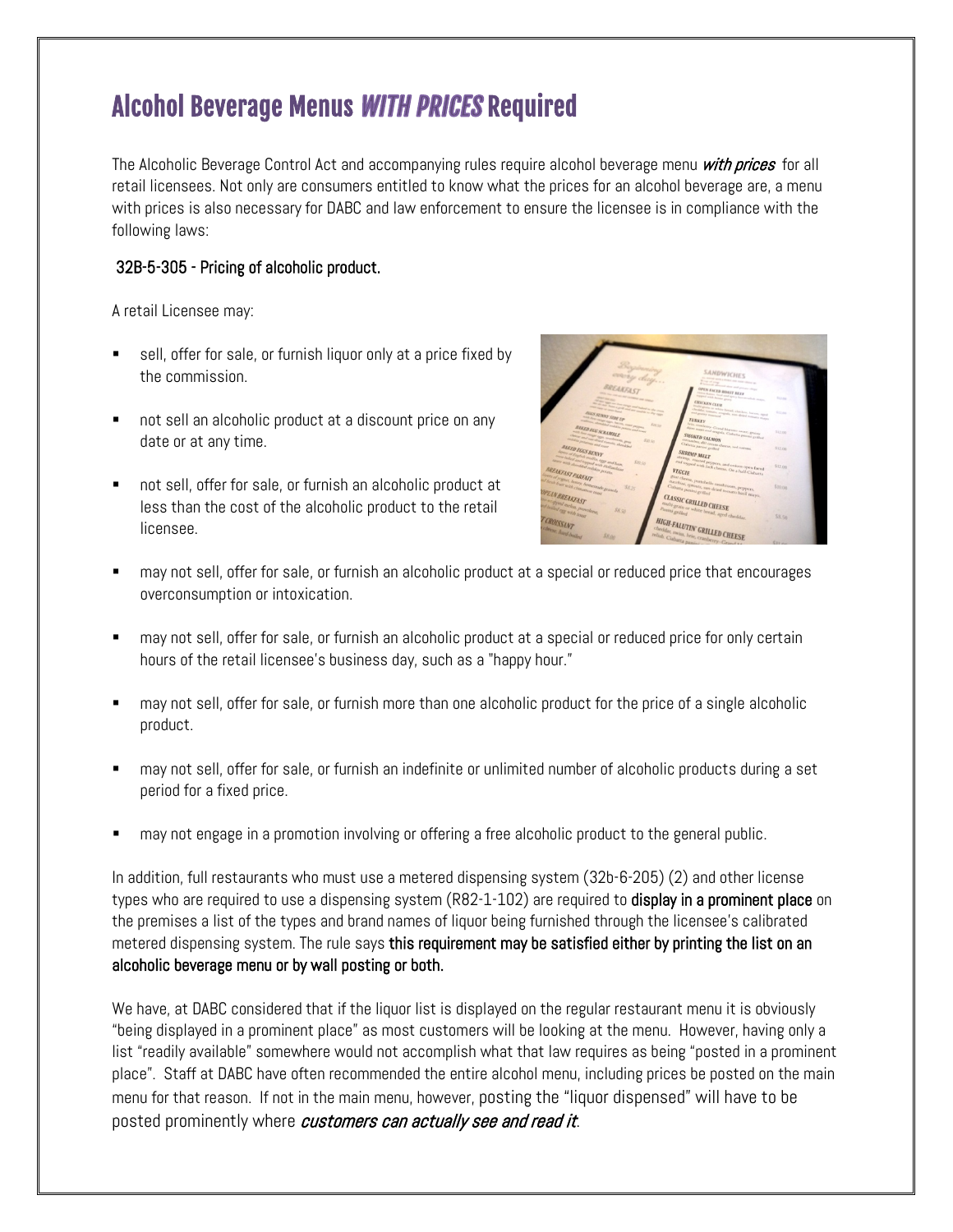Bars and other retail license types are also specifically required by statute (as well as rule) to have menus with prices:

32B-6-406 (8) A bar establishment licensee shall have available on the premises for a patron to review at the time that the patron requests it, a written alcoholic product price list or a menu containing the price of an alcoholic product sold, offered for sale, or furnished by the bar establishment licensee including:

- (a) a set-up charge;
- (b) a service charge; or
- (c) a chilling fee.

### HERE ARE THE RULES GOVERNING PRICE LISTS:

#### R82-5-108 Menus; Price Lists:

Contents of Alcoholic Beverage Menu:

- Each licensee shall have *readily available* for its patrons a printed alcoholic beverage price list, or menu containing current prices of all liquor, mixed drinks, wine, beer, and heavy beer. This list shall include any charges for the service of packaged wines or heavy beer.
- Any printed menu, master beverage price list or other printed list is sufficient as long as the prices are current and it meets the requirements of this rule.
- Customers shall be notified of the price charged for any packaged wine or heavy beer and any service charges for the supply of glasses, chilling, or wine service.
- A licensee or his employee may not misrepresent the price of any alcoholic beverage that is sold or offered for sale on the licensed premises.